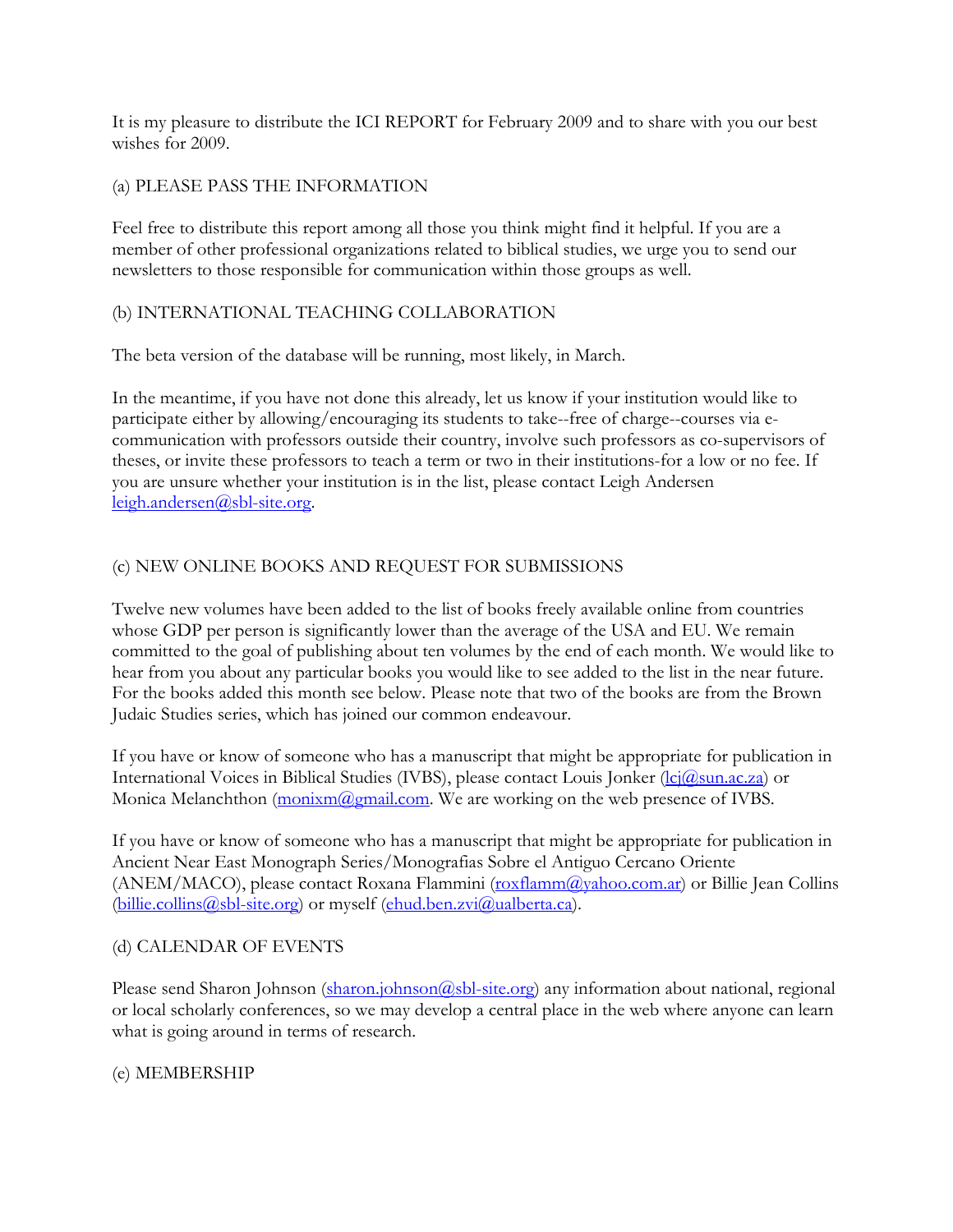Leigh sent a message to the list about two weeks ago. As one of the attachment to that message clearly demonstrates, the SBL has very few student members outside North America, Europe, New Zealand, and Australia. In fact, there is one or no students at all from institutions in most of the countries at the focus of the ICI efforts. Collaboration must be a two-way street. Thus, we would like to see the numbers of institutions from these countries grow and especially those of graduate students members with the hope that they will raise their concerns, carry a voice in the future of the Society and in the development of ICI so that we may, all together, foster scholarship in biblical literature into the 21st century. Students are supposed to pay only \$ 10 membership, and if this would represent undue hardship, they may contact Leigh--may I mention also that membership for scholars from the same countries is only \$15. I, like Leigh, would like to encourage you to distribute the membership form for residents of qualifying countries to colleagues and students not only in your home institution but in your region as well. Many of you receiving this message are not in countries whose GDP per person is substantially lower than the average between the USA and EU and therefore, neither you nor your students qualify for these special rates. This said, I like Leigh hope that you, too, will promote SBL membership regardless of your location. Please note that attached form includes space for sponsoring a colleague or student in a qualifying country at the special membership rate. If you would like to help in this way, please be sure that your form is sent directly to Leigh. If you would like to donate to SBL for this purpose, but do not have a specific individual you wish to sponsor, please write "Donation" in the name field of the sponsorship section. Alternatively, you may go to our Society Fund website and select International Cooperation Initiative under the "Donate to" heading [\(https://www.sbl-site.org/membership/donatenow.aspx?\)](https://www.sbl-site.org/membership/donatenow.aspx?).

#### (f) LIST OF NEWLY ADDED BOOKS

(1) Allen, James P., *The Ancient Egyptian Pyramid Texts.* Writings from the Ancient World 23. Atlanta, Society of Biblical Literature, 2005.

The Pyramid Texts are the oldest body of extant literature from ancient Egypt. First carved on the walls of the burial chambers in the pyramids of kings and queens of the Old Kingdom, they provide the earliest comprehensive view of the way in which the ancient Egyptians understood the structure of the universe, the role of the gods, and the fate of human beings after death. Their importance lies in their antiquity and in their endurance throughout the entire intellectual history of ancient Egypt. This volume contains the complete translation of the Pyramid Texts, including new texts recently discovered and published. It incorporates full restorations and readings indicated by post-Old Kingdom copies of the texts and is the first translation that presents the texts in the order in which they were meant to be read in each of the original sources.

(2) Arnold, Bill T. *Who Were the Babylonians?* Archaeology and Biblical Studies 10. Atlanta, Society of Biblical Literature, 2004.

Who was Hammurapi, and what role did his famous "law code" serve in ancient Babylonian society? Who was the mysterious Merodach-baladan, and why did the appearance of his emissaries in Jerusalem so upset Isaiah? Who was Nebuchadnezzar II, and why did he tear down the Solomonic temple and drag the people of God into exile? In short, who were the Babylonians?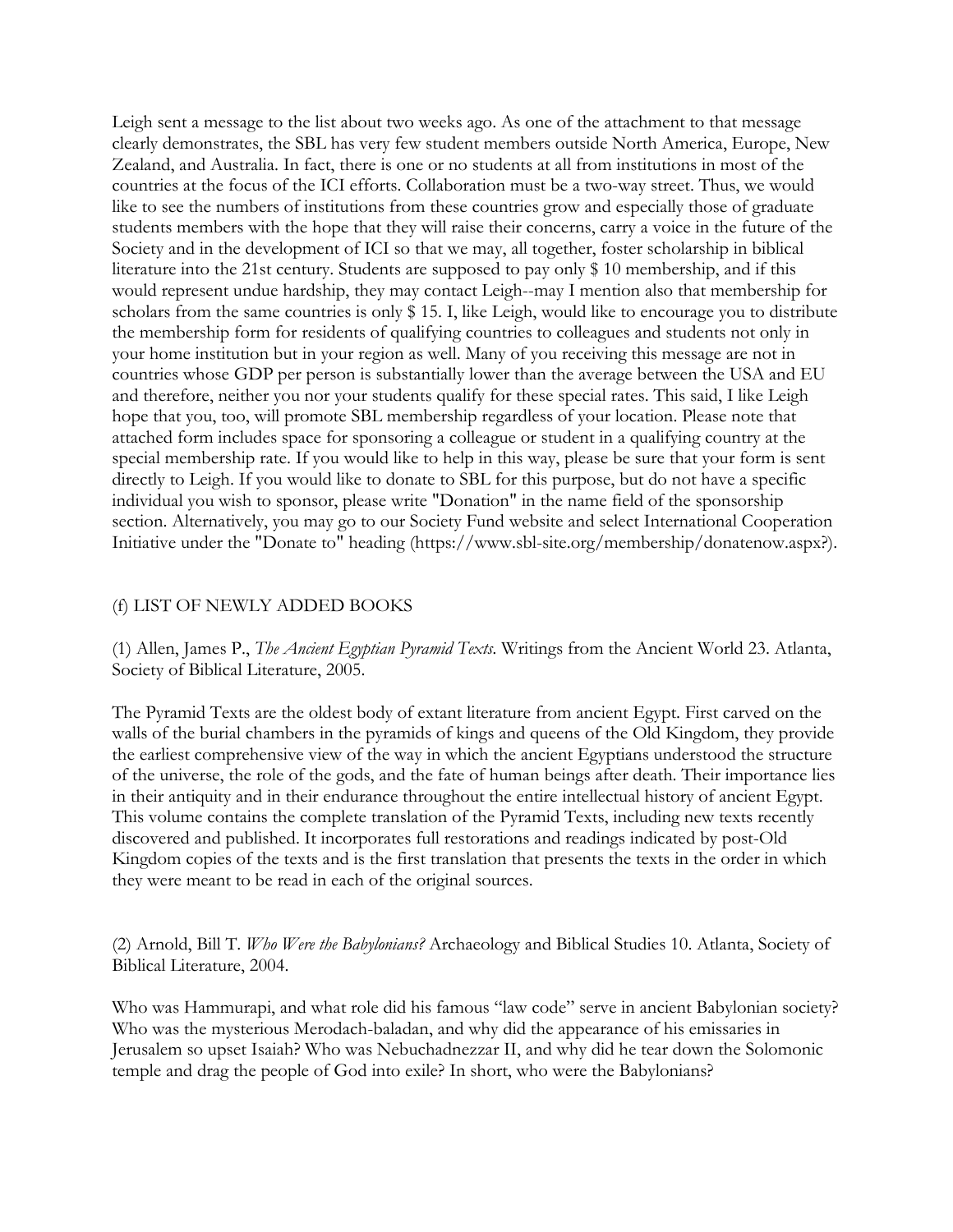This engaging and informative introduction to the best of current scholarship on the Babylonians and their role in biblical history answers these and other significant questions. The Babylonians were important not only because of their many historical contacts with ancient Israel but because they and their predecessors, the Sumerians, established the philosophical and social infrastructure for most of Western Asia for nearly two millennia. Beginning and advanced students as well as biblical scholars and interested nonspecialists will read this introduction to the history and culture of the Babylonians with interest and profit.

(3) Bellis, Alice Ogden and Joel S. Kaminsky, ed.. *Jews, Christians, and the Theology of the Hebrew Scriptures.* Symposium Series 8. Atlanta, Society of Biblical Literature, 2000.

This volume explores how Jewish and Christian religious commitments affect theological appraisals of the Hebrew Scriptures. Further, it documents how contemporary Jewish-Christian dialogue influences modern critical reflection on the theology of the Hebrew Bible. Growing out of the Society of Biblical Literature's Theology of the Hebrew Scriptures Section, this volume presents essays by leading Jewish and Christian scholars of the Hebrew Bible.

These essays capture central debates emerging from the changed landscape in which Jews and Christians now study the Bible in each other's presence. In addition they reflect the excitement generated by the greater clarity and new depths of meaning that Jews and Christians perceive in the biblical text when they work together in the task of interpretation. Thus Joseph's words in Gen 43:3 become prophetic for a new situation: "You shall not see my face, unless your brother is with you." Symposium Series

(4) Gordon, Cyrus H. *A Scholar's Odyssey.* Biblical Scholarship in North America 20. Atlanta, Society of Biblical Literature, 2000.

Winner of the 2000 National Jewish Book Award for Autobiography/Memoir. Cyrus H. Gordon was Professor Emeritus of Hebrew and Near Eastern Languages and Literatures at New York University, and Professor Emeritus of Classics at Brandeis University.

This memoir of the late Cyrus Gordon, linguist, biblical scholar, and provocative interpreter of the ancient Mediterranean world, provides a rich portrayal of the individuals who he encountered over the years and the ideas that shaped his interpretations. His achievements include his *Ugaritic Grammar*, which made Canaanite religious literature accessible to scholars; his pioneering emphasis on the connections between the ancient Greek and Hebrew worlds; and his decipherment of Linear A, which led to his controversial conclusionthat the Minoans of ancient Crete were Semites. His book describes archaeological digs in the 1930s, code-breaking during World War II, and scholarly triumphs and travails throughout the decades.

(5) Green, Barbara. *Mikhail Bakhtin and Biblical Scholarship: An Introduction.* Semeia Studies 38. Atlanta, Society of Biblical Literature, 2000.

Though the work of Mikhail Bakhtin (1895–1975) has been widely appropriated in the various humanities and social science fields, his thought has not yet been widely utilized in biblical studies. This book presents both the wide-ranging elements of his complex thought and also sketches the context of the life from which it emerged. It also offers access to the conversation going on in circles beyond the study of religion, specifically philosophy, anthropology, and literary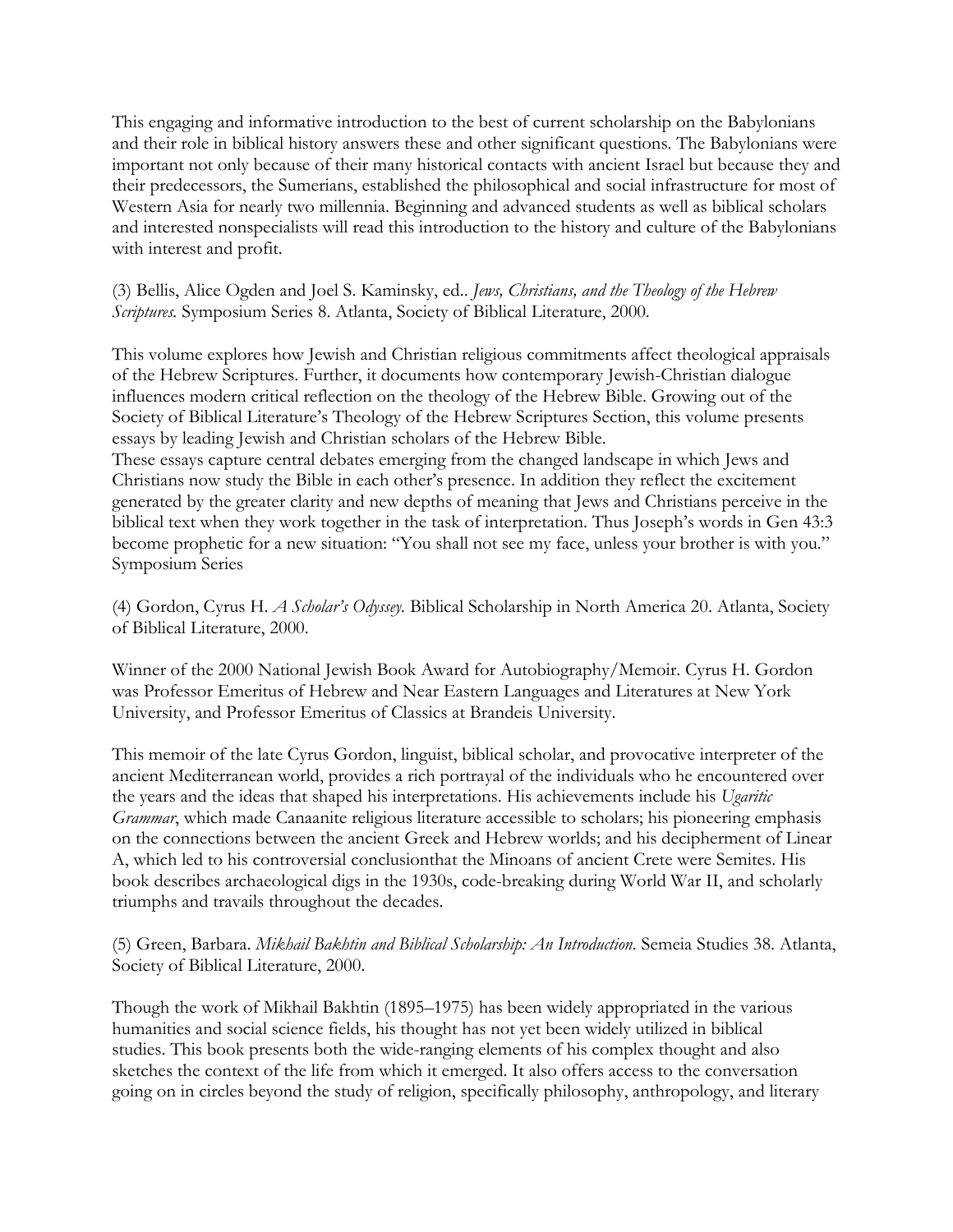studies. Bakhtin's interest in matters specifically literary as well as more broadly cultural make him a theorist helpful to biblical scholars seeking to renegotiate the sometimes disparate realms of language and history. Bakhtin's careful attention to details of language shared by narrator and characters as well as his far-reaching sense of what happens when language is reused repeatedly within the tradition make his ideas stimulating within the vortex of current biblical discourse. His insistence that the multiplicity of voices decenters control from any single speaking or interpreting position challenges a number of positions in theology and hermeneutics, while his sense that the author does not disappear from the work of art challenges recent suppositions of language theory and linguistics.

(6) Hayes, Katherine M. *"The Earth Mourns" Prophetic Metaphor and Oral Aesthetic.* Academia Biblica 8. Atlanta, Society of Biblical Literature, 2002.

This book brings current research on oral traditional poetry to bear on a recurrent biblical prophetic metaphor: the mourning earth. Tracing persistence and flexibility in phraseological and thematic patterning within a set of nine prophetic compositions, the study explores in each passage the particular expression and literary impact of the metaphor and its attendant themes and motifs. Since consideration is given to the diachronic dimensions of the nine texts, the study serves as an illustration of the operation of an oral or oral-derived aesthetic within the biblical prophetic traditions over a range of historical settings as well as prophetic genres.

(7) Kaltner, John and Steven L. McKenzie, eds. *Beyond Babel: A Handbook for Biblical Hebrew and Related Languages.* Resources for Biblical Study 42. Atlanta, Society of Biblical Literature 2002.

According to the well-known story in Genesis 11, the Lord saw the Tower of Babel under construction and said, "Come, let us go down, and confuse their language there, so that they will not understand one another's speech" (Gen 11:7, nrsv). In generation after succeeding generation, students of the Bible have had reason to regret the confusion of languages in the biblical world and the ancient Near East.

*Beyond Babel* helps to ease the pain of such students by providing a general introduction to and overview of the languages that are significant for the study of the Hebrew Bible and ancient Israel. Included are essays on Biblical and inscriptional Hebrew; Akkadian; Northwest Semitic dialects (Ammonite, Edomite, and Moabite); Arabic; Aramaic; Egyptian; Hittite; Phoenician; Post-biblical Hebrew; and Ugaritic.

Each chapter in the volume shares a common format, including an overview of the language, a discussion of its significance for the Hebrew Bible, and a list of ancient sources and modern resources for further study of the language. The contributors are Peggy L. Day, Frederick E. Greenspahn, Jo Ann Hackett, Harry A. Hoffner, Jr., John Kaltner, Charles R. Krahmalkov, Baruch A. Levine, David Marcus, Simon B. Parker, and Donald B. Redford. A general introduction by John Huehnergard discusses the importance of the study of Near Eastern languages for biblical scholarship, helping to make the volume an ideal resource for persons beginning an in-depth study of the Hebrew Bible.

(8) Kirk, Alan and Tom Thatcher, eds. *Memory, Tradition, and Text: Uses of the Past in Early Christianity*. Semeia Studies 52. Atlanta, Society of Biblical Literature, 2005.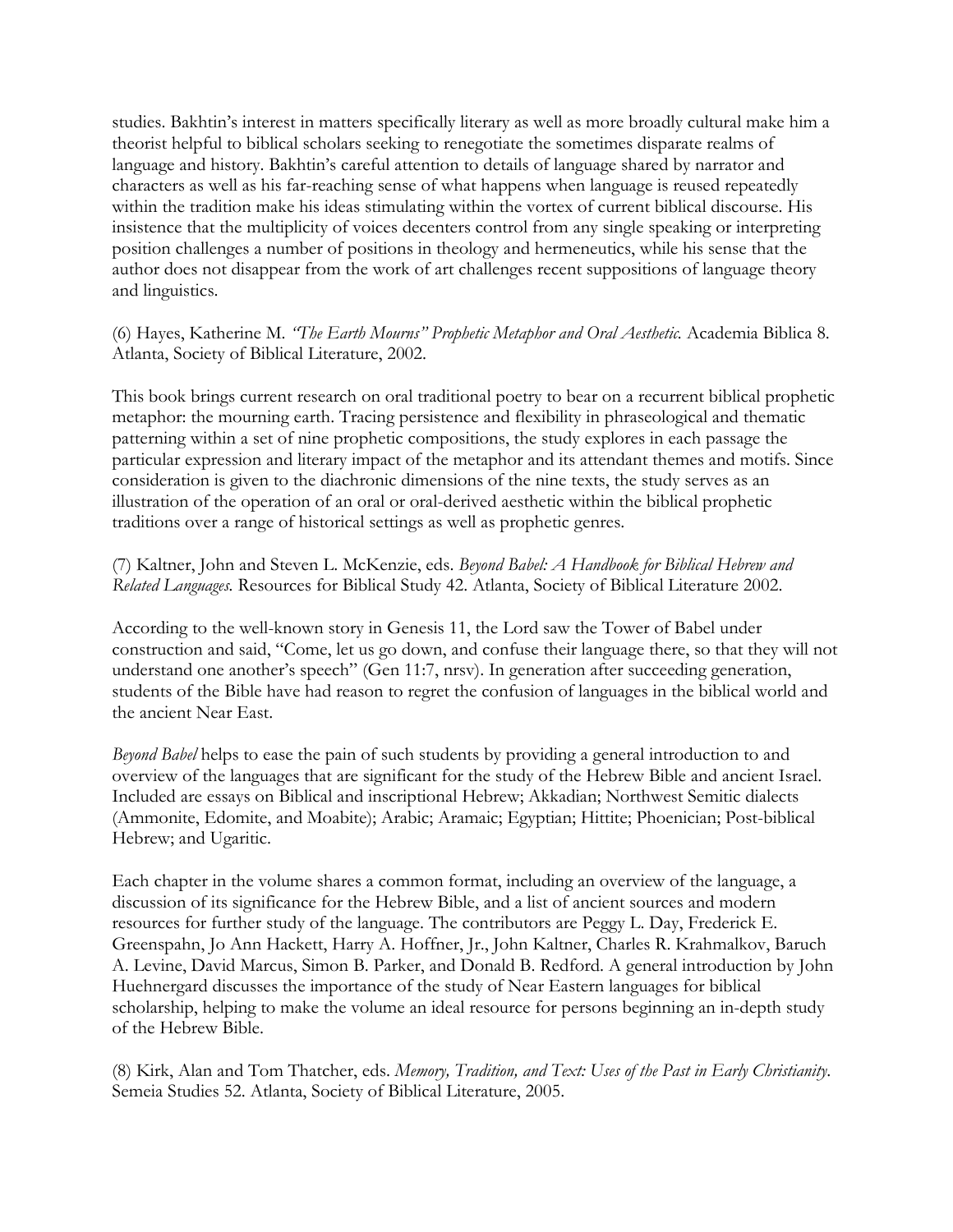Social and cultural memory theory examines the ways communities and individuals reconstruct and commemorate their pasts in light of shared experiences and current social realities. Drawing on the methods of this emerging field, this volume both introduces memory theory to biblical scholars and restores the category "memory" to a preeminent position in research on Christian origins. In the process, the volume challenges current approaches to research problems in Christian origins, such as the history of the Gospel traditions, the birth of early Christian literature, ritual and ethics, and the historical Jesus. The essays, taken in aggregate, outline a comprehensive research agenda for examining the beginnings of Christianity and its literature and also propose a fundamentally revised model for the phenomenology of early Christian oral tradition, assess the impact of memory theory upon historical Jesus research, establish connections between memory dynamics and the appearance of written Gospels, and assess the relationship of early Christian commemorative activities with the cultural memory of ancient Judaism. Contributors include April D. DeConick, Arthur J. Dewey, Philip F. Esler, Holly Hearon, Richard Horsley, Georgia Masters Keightley, Werner Kelber, Alan Kirk, Barry Schwartz, Tom Thatcher, and Antoinette Clark Wire.

#### (9) Lasine, Stuart. *Knowing Kings: Knowledge, Power, and Narcissism in the Hebrew Bible.* Semeia Studies 40. Atlanta, Society of Biblical Literature, 2001.

In *Knowing Kings*, biblical scholar and comparatist Stuart Lasine offers a unique study of kingship and biblical kings. Using methods derived from psychology, literary theory, and the social sciences, he demonstrates the crucial role played by information management in the maintenance and exercise of monarchical power, and explores the paradoxical nature of the king's position in the center of society. Lasine's interdisciplinary approach includes illuminating interpretations of the biblical Saul, David, and Solomon, as well as the kingly figures Adam and Job. Among the non-biblical monarchs discussed are Ramesses II, Esarhaddon, Homer's Achilles and Sophocles's King Oedipus. Lasine shows that the concept of narcissism provides a valuable tool for understanding the behavior of biblical kings, including the divine king and parent Yahweh. *Knowing Kings*, painstakingly researched and carefully documented, is frequently surprising as Lasine employs a variety of inventive styles to keep the discussion lively and to sustain the reader's interest.

#### (10) Turner, John D. and Ruth Majercik, eds. *Gnosticism and Later Platonism: Themes, Figures, and Texts.*  Symposium 12. Atlanta, Society of Biblical Literature, 2001.

This volume is devoted to an exploration of the relation between Gnosticism and later Platonism in the first four centuries C. E. The essays presented here originated in presentations made during the 1993–1998 meetings of the Society of Biblical Literature's Gnosticism and Later Platonism Seminar by ranking scholars in the fields of Gnosticism and the history of later Greek, especially Platonic, philosophy. Not only do they represent the cutting edge of this branch of scholarship, but they also introduce the reader to many facets of Sethian and Valentinian texts, ritual, and doctrine, to the metaphysics of Moderatus, the Chaldaean Oracles, Numenius, Amelius, Plotinus, and Iamblichus, and to the nature of negative theology and theurgy. The topics include: Platonic and Gnostic doctrines of Matter (Einar Thomassen and Kevin Corrigan); Gnostic ritual and Neoplatonic theurgy (John D. Turner and Gregory Shaw); the case for a pre-Plotinian Middle Platonic origin of the theological interpretation of Plato's Parmenides in such works as the Anonymous Commentary on the Parmenides and the Nag Hammadi Sethian treatises Zostrianos and Allogenes (Kevin Corrigan and John D. Turner); the relationship between the metaphysics of Iamblichus and the Platonizing